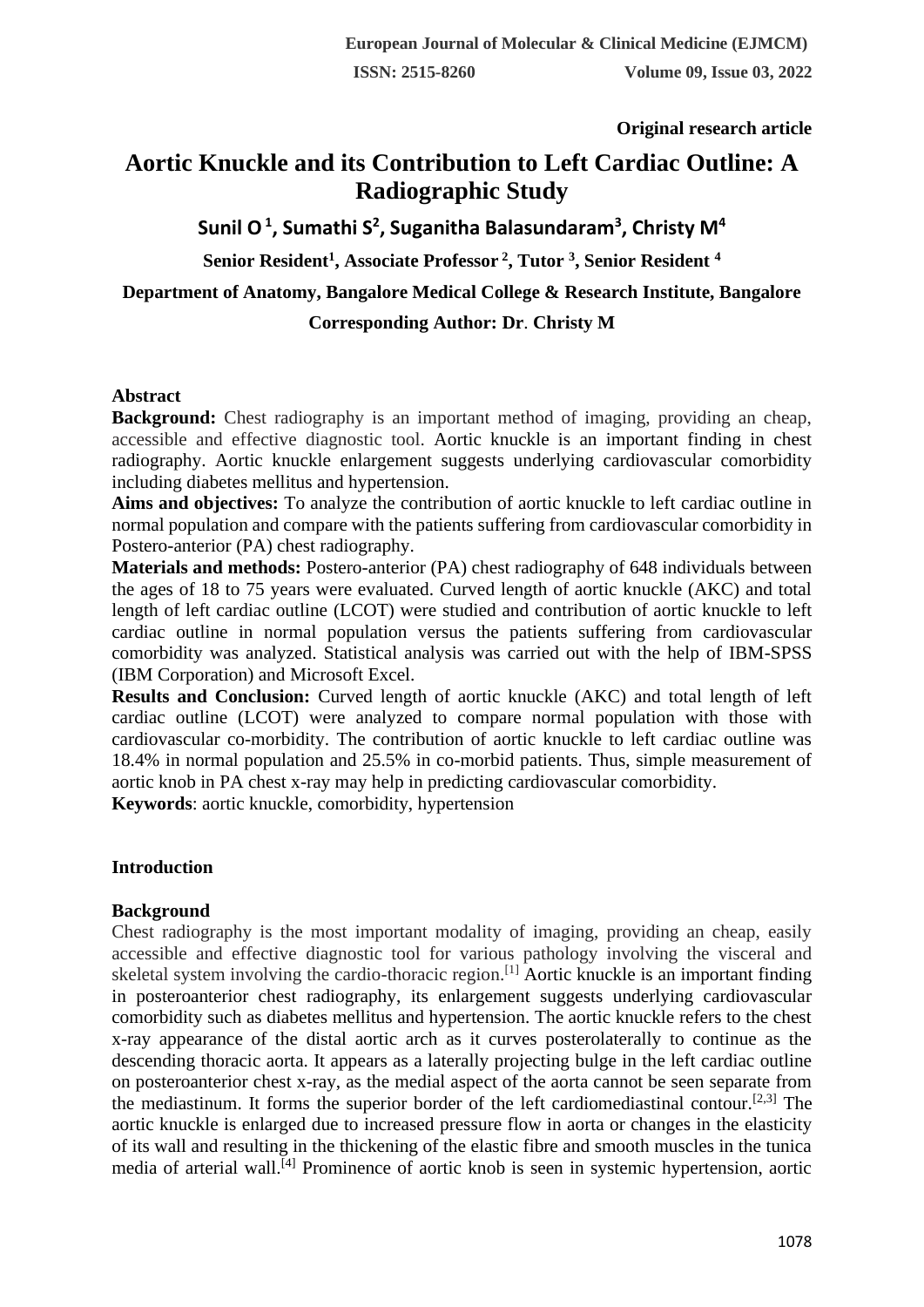**ISSN: 2515-8260 Volume 09, Issue 03, 2022**

stenosis (post-stenotic dilatation), cystic medial necrosis of aorta, coarctation of aorta, aortic dissection and aortic aneurysm. Systemic hypertension and diabetes mellitus are are common cardiovascular comorbidity resulting in enlarged aortic knuckle.[4,5]



**Figure 1: Demonstration of aortic knuckle in chest X-ray PA view[6]**



**Figure 2: Formation of aortic knuckle by arch of aorta[7]**

The appearance of the aortic knuckle is purely a feature of posteroanterior chest radiography and not an anatomic entity.[8] The enlarged aortic knuckle does not suggest definitive diagnosis of cardiovascular comorbidity, but such an incidental finding in chest radiography provides an initial preliminary investigating tool to predict cardiovascular comorbidity.[9] Not much studies are done to estimate the contribution of aortic knuckle to left cardiac outline, that indirectly provides the knowledge of the enlargement of aortic knuckle.<sup>[10,11]</sup>

# **Aims and objectives**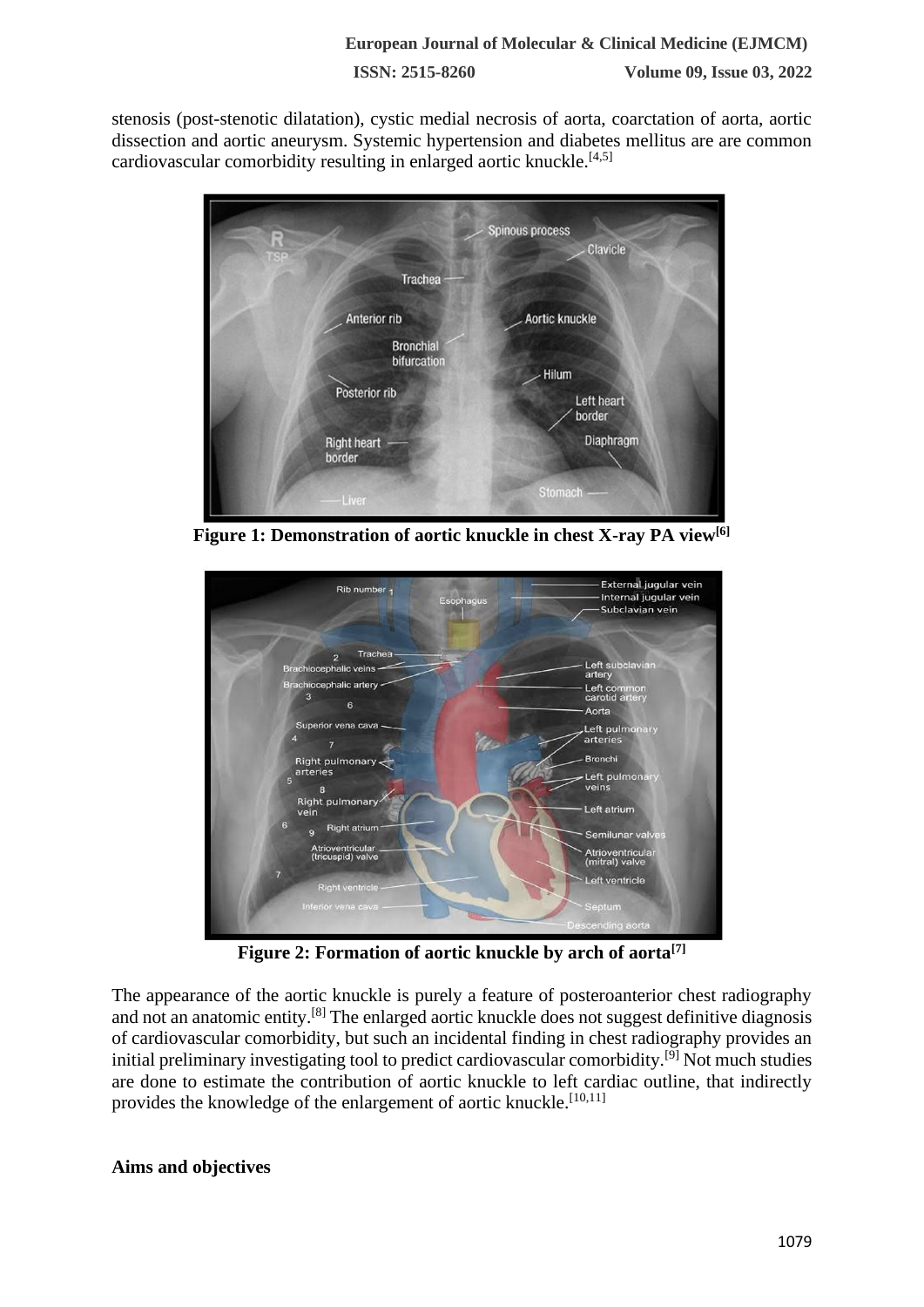To analyze the contribution of aortic knuckle to left cardiac outline in normal population and compare with the patients suffering from cardiovascular comorbidity in Posteroanterior (PA) chest radiography.

# **Materials and methods**

A descriptive cross-sectional study was conducted in the department of anatomy, Bangalore Medical College and Research Institute, Bangalore, India for a period of 1 year. A total of 648 posteroanterior (PA) chest radiographs from 324 normal individuals and 324 individuals with cardiovascular comorbidity were randomly selected and evaluated. Radiography of both males and females in the age group 18-75 years were included. The radiographs of individuals with musculoskeletal deformity and trauma involving thoracic region are excluded. The accurate measurements were performed using the digital software available on the computed visual radiographic system. The parameters measured in the present study are curved length of aortic knuckle (AKC) and total length of left cardiac outline (LCOT). The curved length of aortic knuckle is the measurements of aortic knuckle contributing to left cardiac outline. Other structures contributing to left cardiac outline are left brachiocephalic vein, left pulmonary artery, auricle of left atrium and left ventricle.



**Figure 3: Structures contributing to left cardiac outline**



- 1. BCD: Curved length of aortic knuckle (AKC)
- 2. AE: Total length of left cardiac outline (LCOT)

**Figure 4: Measurements of Aortic Knuckle**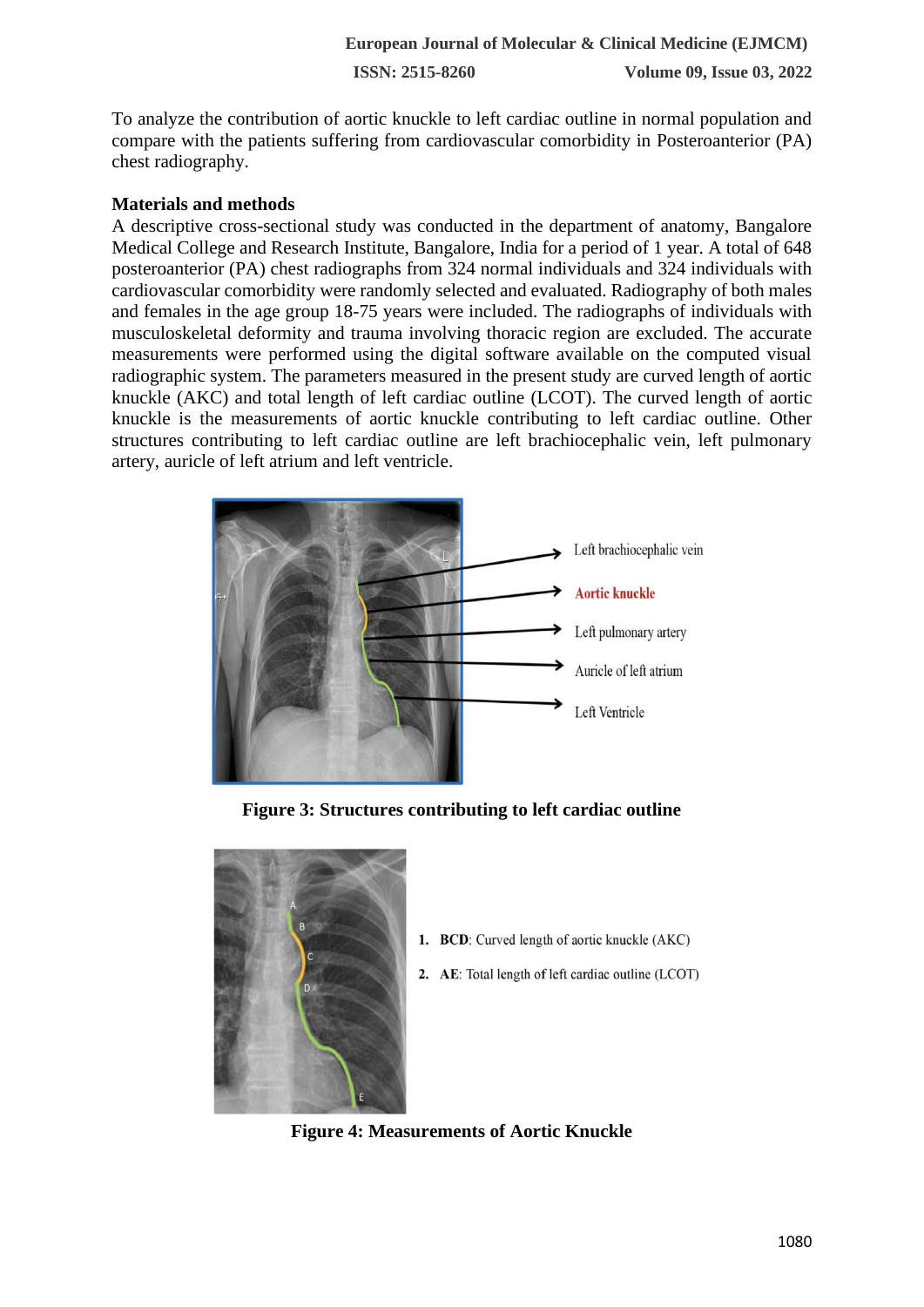**ISSN: 2515-8260 Volume 09, Issue 03, 2022**

Statistical analysis was carried out using IBM-SPSS software and Microsoft excel. The percentage contribution of aortic knuckle to left cardiac outline in normal and comorbid individuals was evaluated and demonstrated using simple bar diagram.

# **Results**

The curved length of aortic knuckle (AKC) and total length of left cardiac outline (LCOT) was measures in 324 normal and 324 comorbid individuals and proportionately compared.

**Normal population:** The mean value of curved length of aortic knuckle (AKC) in PA view of chest radiography was 2.34 cm and the total length of left cardiac outline (LCOT) was 12.72 cm. The Mean contribution of aortic knuckle to left cardiac outline in PA view of chest X-ray in normal individuals was 18.4 %.

**Comorbid population:** The mean value of curved length of aortic knuckle (AKC) in PA view of chest radiography was 3.29 cm and the total length of left cardiac outline (LCOT) was 12.91 cm. The Mean contribution of aortic knuckle to left cardiac outline in PA view of chest X-ray in normal individuals was 25.5 %.

#### **Table 1: Measurements of curved length of aortic knuckle (AKC) and total length of left cardiac outline (LCOT)**

|                           | $AKC$ (cm) | $LCOT$ (cm) |
|---------------------------|------------|-------------|
| <b>Normal individuals</b> | 2.34       | $1 \leq 11$ |
| Comorbid individuals      | 3.29       | 12.91       |



# **Figure 5: Bar diagram contrasting AKC and LCOT in normal and comorbid population**

#### **Discussion**

Posteroanterior chest radiography is simple yet easily accessible imaging modality that has not been fully utilized to its potential as a predictor of cardiovascular morbidity. No studies has been done to evaluate the contribution of aortic knuckle to left cardiac outline. Numerous studies are done on various other measurements of the aortic knuckle such as width of aortic